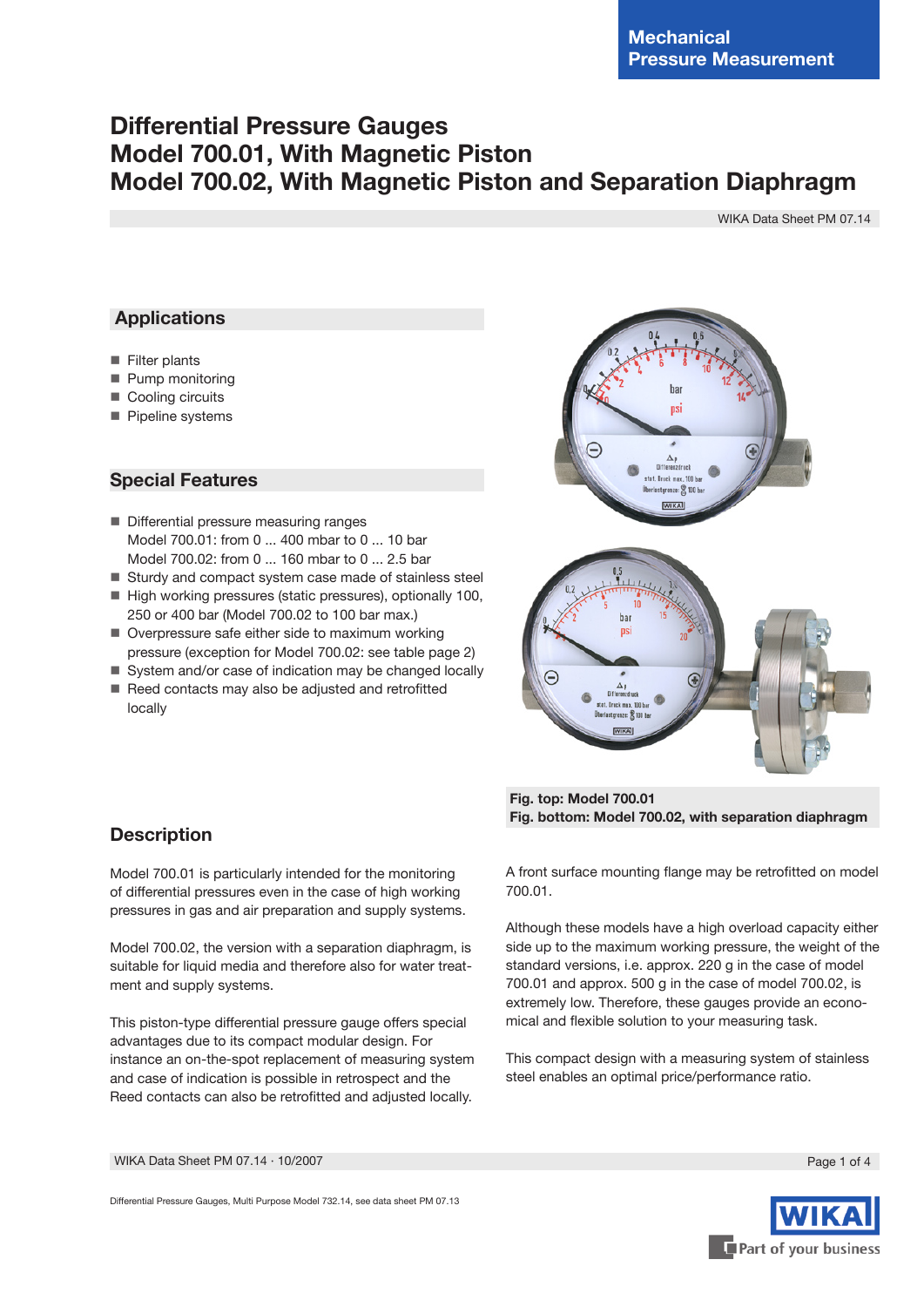# **Illustration of operating principle Design and operating principle**

## **Model 700.01**



### **Model 700.02**



Pressure  $p_1$  and  $p_2$  are given in the  $\oplus$  and  $\ominus$  measuring medium chambers separated by magnetic piston under pressure or magnetic piston and separation diaphragm for Model 700.02.

The difference in pressure causes axial movement (measuring travel) of the piston supported by a measuring range spring.

A magnetic ring mounted on the instrument pointer follows the magnet's movement in the piston so that each piston position is appropriated to a defined pointer position.

This design ensures complete mechanical separation of the measuring system and the case and eliminates external leakage.

The stream of volume from the  $\oplus$  measuring chamber to the  $\ominus$ measuring chamber is minimised by the constructive design and will not intefere with the process (only for Model 700.01).

For applications where liquids or dirty and heavily contaminated media are to be measured the version with a separation diaphragm Model 700.02, is suitable (no volume flow from  $\oplus$  and  $\ominus$ media chamber).

#### **Installation**

Pressure entries identified  $\oplus$  and  $\ominus$ ,  $\oplus$  high pressure,  $\ominus$  low pressure Mounting by means of

■ rigid tailpipes,

- panel mounting (optional extra) or ш
- device for surface mounting (optional extra)

| <b>Specifications</b>                                             | <b>Model 700.01</b>                                                                                                                                    | <b>Model 700.02</b>                                                         |  |
|-------------------------------------------------------------------|--------------------------------------------------------------------------------------------------------------------------------------------------------|-----------------------------------------------------------------------------|--|
| <b>Nominal size</b>                                               | 80 mm                                                                                                                                                  |                                                                             |  |
| Accuracy                                                          | $\pm$ 3 % full scale ascending                                                                                                                         | $± 5$ % full scale ascending                                                |  |
| <b>Scale ranges</b>                                               | 0  400 mbar to 0  10 bar                                                                                                                               | 0  160 mbar to 0  2.5 bar                                                   |  |
| Max. working pressure<br>(static pressure)                        | Optionally 100, 250 or 400 bar                                                                                                                         | 100 <sub>bar</sub><br>(scale ranges 0  160 mbar and<br>0  250 mbar: 50 bar) |  |
| <b>Overpressure safety</b>                                        | Either side to maximum working pressure<br>(exception for Model 700.02, scale ranges 0  160 mbar und 0  250 mbar:<br>Overpressure safety up to 50 bar) |                                                                             |  |
| <b>Operating temperature</b>                                      |                                                                                                                                                        |                                                                             |  |
| <b>Ambient</b>                                                    | $0+60$ °C                                                                                                                                              |                                                                             |  |
| <b>Medium</b>                                                     | $+100$ °C maximum                                                                                                                                      |                                                                             |  |
| Ingress protection                                                | IP 54 (EN 60 529 / IEC 529)                                                                                                                            |                                                                             |  |
| Pressure chamber with connections<br>(exposed to pressure medium) | Stainless steel 1.4571, 2 x G 1/4 female, entry on the right and left,<br>in-line (EN 837-1 / 7.3)                                                     |                                                                             |  |
| Pressure element<br>(exposed to pressure medium)                  | Compression spring, stainless steel 1.4310                                                                                                             |                                                                             |  |
| <b>Magnetic piston</b><br>(exposed to pressure medium)            | Piston: stainless steel 1.4571, magnet: hard ferrite                                                                                                   |                                                                             |  |
| Separation diaphragm<br>(exposed to pressure medium)              |                                                                                                                                                        | <b>NBR</b>                                                                  |  |
| Dial                                                              | White aluminium with dual scale: outer scale black (bar), inner red (psi)                                                                              |                                                                             |  |
| <b>Pointer</b>                                                    | Black aluminium                                                                                                                                        |                                                                             |  |
| Case of indication                                                | Black aluminium, die-casting                                                                                                                           |                                                                             |  |
| Window                                                            | Acryl plastic, snap-fit window                                                                                                                         |                                                                             |  |

# **Optional extras**

- Other threaded pressure connection female or male
- $\blacksquare$  Bottom or back pressure entry,  $\oplus$  connection left
- $\blacksquare$  Fine strainer integrated in  $\oplus$  connection
- Resettable max. drag pointer

Following accessories may be retrofitted locally:

- Reed contacts, single or double change over contact, adjustable from the outside
- Panel mounting flange (only for Model 700.01)
- Device for surface mounting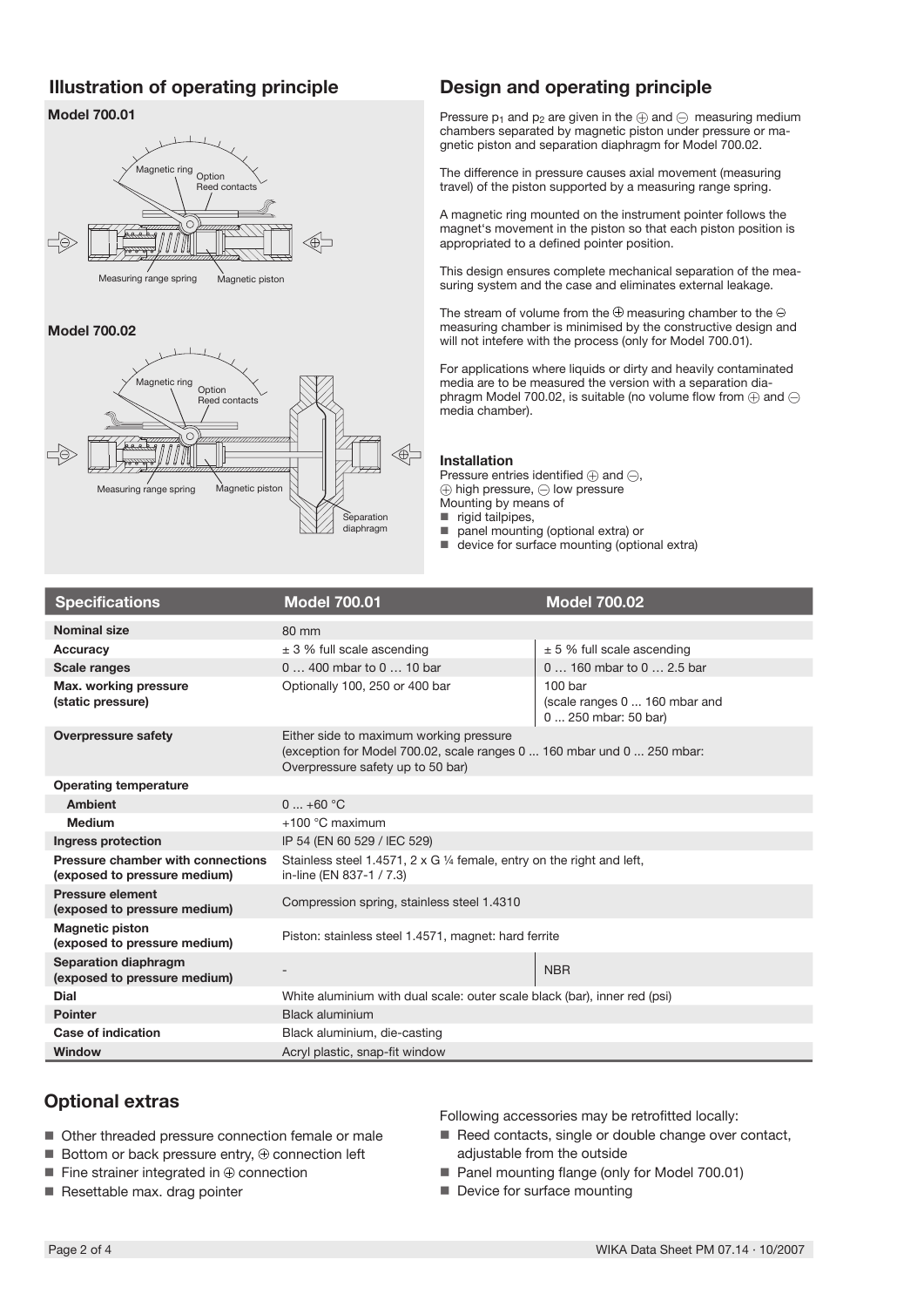# **Dimensions in mm**





 **Optional version Reed contacts (single and/or double change over contact) Model 700.01 Model 700.02**













**Electric wiring diagram and technical data Reed contact model 851.3 or 851.33:**

Especially conceived to allow low current circuits to be switched directly, switch point may be set by means of adjusting srews from the exterior in a range of 10 ... 100 % of full scale value.

| Max. switching voltage:<br>Max. load: | 250 VDC / VAC<br>60 W   | 30 VDC / VAC<br>3 W |
|---------------------------------------|-------------------------|---------------------|
| Max. strength of current:             | 1 A                     | 0.2A                |
| Switching hysteresis:                 | 5 % of full scale value |                     |



WIKA Data Sheet PM 07.14 ∙ 10/2007 Page 3 of 4

1659561.01